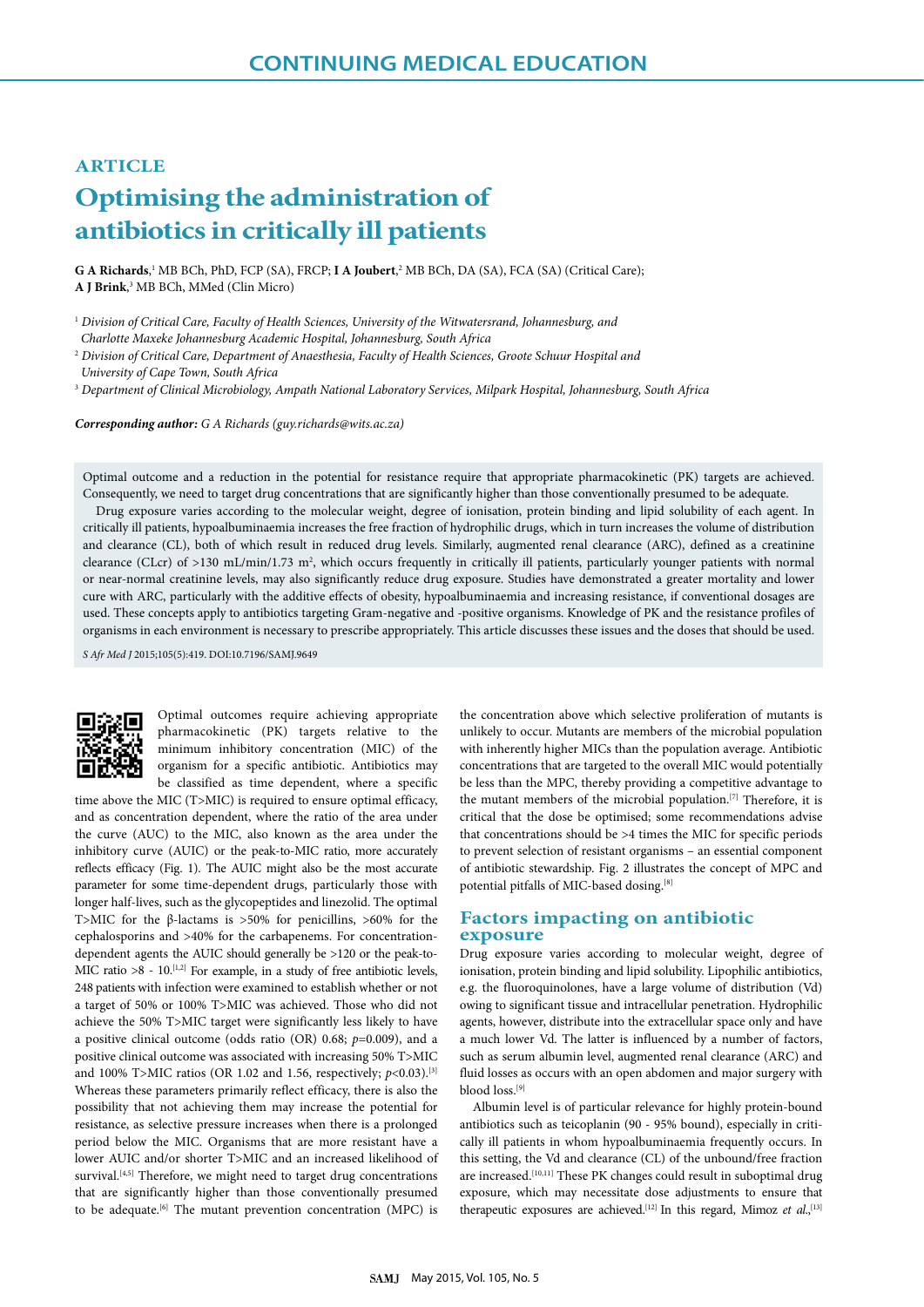

*Fig. 1. The pharmacokinetics of antibiotics (MIC = minimum inhibitory concentration; T>MIC = time above the MIC; AUIC = area under the inhibitory curve).*



*Fig. 2. Antimicrobial therapy rapidly reduces the total number of colony-forming units owing to a reduction in the number of susceptible organisms. Resistant organisms are afforded a competitive advantage and progressively constitute a bigger proportion of the microbial population.[8]*

utilising a high-dose regimen of teicoplanin (12 mg/kg 12-hourly for 48 hours, followed by 12 mg/kg once daily) in critically ill patients with ventilator-associated pneumonia (VAP) and severe hypoalbuminaemia (median albumin concentration 16.1 g/L), observed variations in the fraction of unbound teicoplanin of 8 - 42%.

ARC is defined as a creatinine clearance  $(CLcr) > 130$  mL/min/1.73 m<sup>2</sup>. The prevalence varies from 30% to 85% in critically ill and trauma patients and a normal or nearnormal creatinine level may represent a high glomerular filtration rate (GFR). At-risk populations are those with good

physiological reserve, of a younger age and with lower illness severity scores. In this setting, dose increases are appropriate as the potential for subtherapeutic dosing is high. Increased β-lactam clearance in patients with sepsis, but without organ dysfunction, can lead to subtherapeutic levels for significant periods.[14-17] CLcr should be routinely measured if there is doubt about the GFR and evidence that an 8-hour collection may be just as accurate as a 24-hour one. A recent prospective, singlecentre observational study of patients with VAP treated with doripenem or imipenem demonstrated a greater mortality and lower

cure with CLcr >150 mL/min. Separate PK/pharmacodynamic (PD) modelling suggested that daily doripenem doses (up to 2 g 8-hourly) might be required for adequate drug exposure, particularly with resistant organisms.[17-19] In 128 surgical and medical patients encompassing 599 antibiotic days, ARC, defined as more than one 24-hour CLcr >130 mL/min/1.73m<sup>2</sup>, was present in 51.6% of patients and in 12% it occurred throughout the hospital stay. The median CLcr was 144 mL/min/1.73m<sup>2</sup> (interquartile range (IQR) 98 - 196), the ARC patients were significantly younger (*p*<0.001) and treatment failure occurred more frequently: 27.3% v. 12.9%; *p*=0.04.[17] We investigated ertapenem PK in 8 patients with severe sepsis (all of whom had normal renal function) after the administration of the conventional dose of 1 g daily. These patients had a lower maximum concentration  $(C_{\text{max}})$ , AUIC (0-∞), and higher Vd (26.8 L v. 5.7 L) than healthy volunteers, and in 4 patients time above 2 mg/L (the MIC breakpoint for Enterobacteriaceae) of the unbound fraction was <40% and in 2 it was <20%. These lower levels correlated negatively with low albumin, open abdomen and ARC.<sup>[20]</sup>

In summary, systemic inflammation increases the Vd of hydrophilic agents through capillary leak, large-volume crystalloid resuscitation and low albumin levels. Furthermore, altered organ perfusion and therapeutic use of inotropes and vasopressors increase the potential for ARC. The additive effects of obesity and extracorporeal circuits reduce drug exposure in an environment where MICs are increasing inexorably. The overall effect is to increase the potential for treatment failure and select for resistance.[21]

## **What should be done to limit the impact of reduced drug exposure?**

There are two obvious approaches, firstly to increase the dose and secondly to alter the methods of administration (infusion for time-dependent agents and, where possible, larger single daily doses for concentrationdependent drugs), both preferably guided by therapeutic drug monitoring (TDM).

### **β-lactams**

In the abovementioned study by Claus et al.,<sup>[17]</sup> doripenem was administered at four times the recommended dose – with good outcome. There have been many similar case studies of the outcomes when treating resistant organisms. In a patient with cystic fibrosis infected with multidrug-resistant *Burkholderia cepacia*, who was treated with meropenem 2 g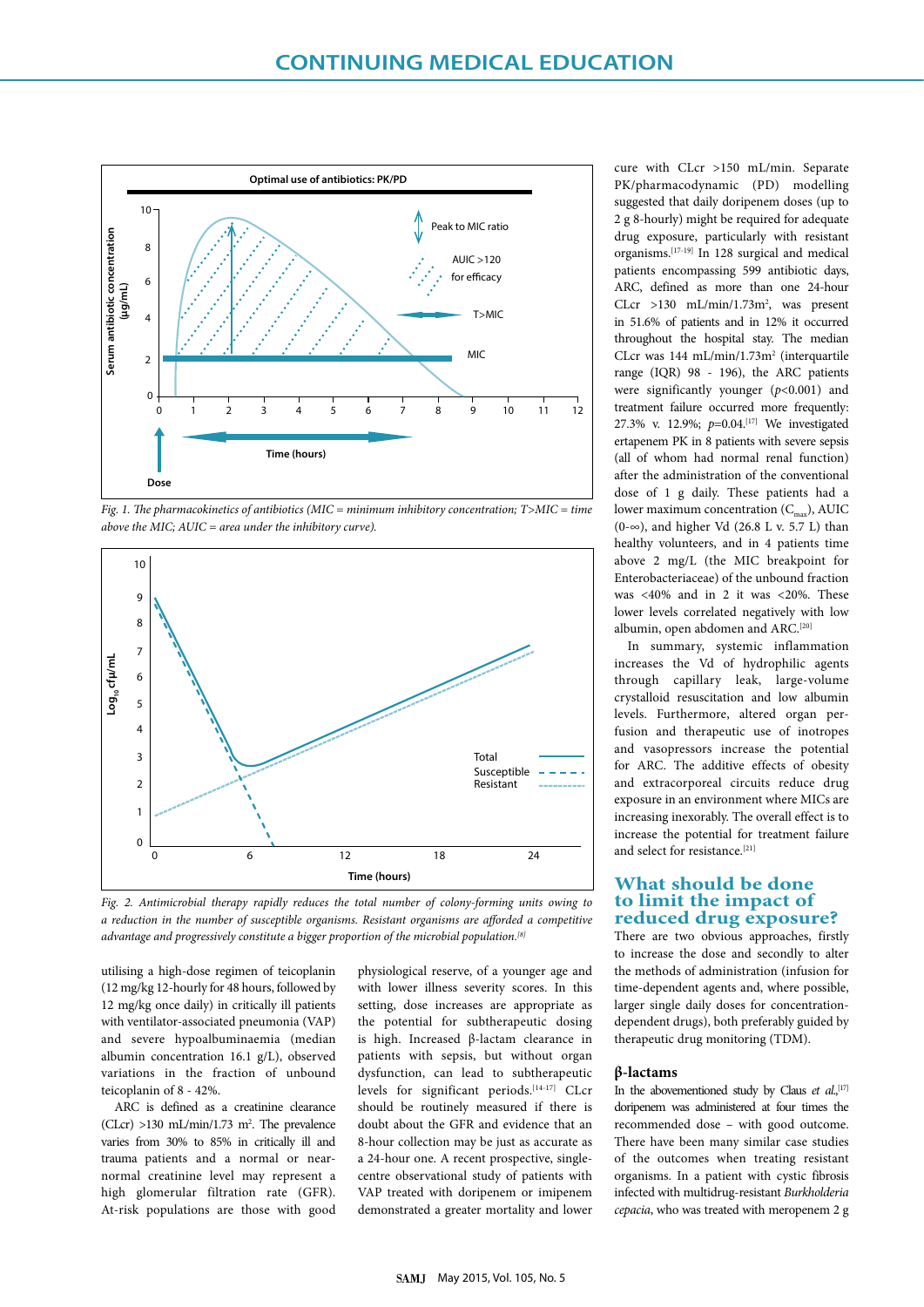8-hourly as a 3-hour infusion, concentrations >8 μg/mL were achieved for 52% of the dosing interval, with subsequent improvement.<sup>[22]</sup> In a study of 348 patients using β-lactam therapy (the Defining Antibiotic Levels in ICU (DALI) study – a PK point prevalence study using empirical therapy in the 'worst case' scenario), T>MIC was <50% of the dosing interval in 19.2% and <100% in 41.4% of patients. Intermittent infusion significantly increased the likelihood of reaching the target, whereas increased CLcr was independently associated with not reaching the 100% T>MIC target for free drug.[23] Similarly, using a Monte Carlo simulation, Nicasio *et al*. [24] determined that 3-hour infusions of cefepime or meropenem, both at 2 g three times daily, would be most likely to achieve optimal bactericidal *Pseudomonas aeruginosa* exposure. When this was implemented, infection-related mortality decreased by 69% (8.5% v. 21.6%; *p*=0.029), length of stay was reduced (11.7±1 v. 26.1±18.5; *p*<0.001), there were fewer superinfections, and many 'non-susceptible' *P. aeruginosa* infections were successfully treated.

#### **Tigecycline**

The efficacy of tigecycline (TGC) has often been questioned. Metaanalyses of monotherapy v. comparators such as the meta-analysis by Yahav *et al*. [25] have been done. The latter included 15 trials (*N*=7 654) where overall mortality was higher (relative risk (RR) 1.29 (1.02 - 1.64)), regardless of infection type; clinical and microbiological failure were higher (RR 1.16 (1.06 - 1.27) and 1.13 (0.99 - 1.30), respectively); and development of septic shock was significantly more frequent (RR 7.01 (1.27 - 38.66)). However, numerous recent studies using increased doses have shown improved outcomes. Patients with hospital-acquired pneumonia were randomised to a 150 mg bolus and 75 mg 12-hourly or a 200 mg bolus and 100 mg 12-hourly v. imipenem 1 g 8-hourly.<sup>[26]</sup> Clinical cure with the larger dose (17/20; 85.0%) was numerically superior to that with the lower dose (16/23; 69.6%) and to imipenem (18/24; 75.0%). Despite the increased dose, there were no new safety signals. Their conclusion was that higher AUIC ratios may be necessary to achieve clinical cure in hospital-acquired pneumonia. Similarly, in a retrospective study of patients with VAP, in which the main isolates were carbapenem-resistant *Acinetobacter* (blaOXA-58 and blaOXA-23) and *Klebsiella pneumoniae* (blaKPC-3), high-dose TGC was compared with standard dose TGC.[27] Organisms were said to be TGC sensitive if the MIC  $\leq$ 2 mg/L and resistant if the MIC was ≥8 mg/L. The single independent predictor of clinical cure was highdose TGC (OR 6.25 (1.59 - 24.57); *p*=0.009).

#### **Fluoroquinolones and aminoglycosides**

With regard to the concentration-dependent antibiotics, optimising the AUIC of fluoroquinolones reduced the development of resistance and was more likely to eradicate the pathogen.[28,29] Aminoglycosides are generally used suboptimally. To achieve appropriate targets, a much larger dose based on age and weight must be administered once per day and the MIC should be low.[30] In general, aminoglycosides are administered for short periods as empirical therapy to decrease the likelihood of inappropriate therapy for hospital-acquired infections. Peak and trough levels and the MIC of the organism (where possible) should be documented and subsequent doses titrated accordingly.<sup>[31]</sup> As with other hydrophilic agents where the Vd is increased and in the presence of ARC, concentrations may be suboptimal. Amikacin 15 mg/kg, for example, did not reach effective concentrations, with MICs of 8 mg/L, and it is possible that inconsistent concentrations may have contributed to the lack of effect in studies that investigated whether β-lactam-aminoglycoside combinations confer additional efficacy compared with β-lactams only.<sup>[32-35]</sup> Some reviewers have suggested that doses as high as 25 - 30 mg/kg for amikacin and

7 - 9 mg/kg for gentamicin or tobramycin should be administered initially, and thereafter a  $C_{\text{max}}/MIC$  ratio of 8 - 10 should be targeted.<sup>[36]</sup> Even then, levels might not be adequate; 33% of patients receiving 25 mg/kg total body weight amikacin load had a  $C_{\text{max}}$  of 60 mg/L, with positive fluid balance being the major negative predictive factor. To complicate matters further, Monte Carlo simulation of conventional v. high-dose extended-interval administration found resistance to be higher against pathogens with high MICs if T>MIC was <60%, even if  $C_{\text{max}}/MIC$  was high, and that treatment efficacy may not be guaranteed.<sup>[37]</sup> Illustrative dosing schedules for Gram-negative agents may be seen in Table 1.

#### **Colistin**

Colistin is a last-line drug and if used inappropriately resistance will develop rapidly. The form available in South Africa is a prodrug, colistimethate sodium or colistin methanesulfonate (CMS), which makes a bolus dose necessary to achieve therapeutic effect. It is effective against most Gram-negative bacilli, except *Proteus* spp*., B. cepacia, Providencia* spp*., Serratia marcescens* and *Morganella* spp.[38] The appropriate dose must exceed an MIC of 2 mg/L rapidly to prevent regrowth of more resistant organisms in heteroresistant populations, in which the PK target achieved would be insufficient for eradication.[39]

Consequently, a loading dose of 12 million units (MU) administered intravenously over 1 - 2 hours followed by 9 MU daily (4.5 MU twice daily or 3 MU three times daily) administered 12 hours after the loading dose is required.<sup>[38,40,41]</sup> Colistin is predominantly cleared by unknown non-renal mechanisms and undergoes extensive renal tubular reabsorption.[42] In renal dysfunction, elimination of CMS is decreased and a greater fraction of the administered dose is converted to colistin; however, a loading dose of 12 MU is still required, but maintenance doses are reduced according to CLcr (Table 2).[40] From murine AUC/MIC colistin data, it is estimated that an AUIC of total colistin of 60 is the average achieved without exceeding the dose recommended in the package insert (10 MU), particularly where CLcr is >70 mL/min.<sup>[40]</sup> Therefore, in an attempt to

#### **Table 1. Illustrative dosing and administration schedules for Gram-negative bacilli: Normal renal function**

- Meropenem 2 g 8-hourly over 3 hours
- Imipenem 1 g 8-hourly over 3 hours
- Doripenem 1 g 8-hourly over 4 hours
- Ertapenem 1 g twice daily
- Cefepime 2 g bolus and 6 g daily over 24 hours\*
- Ceftazidime 2 g bolus and 6 g over 24 hours\*
- Piperacillin-tazobactam 4.5 g bolus and 18 g daily\*

\*Temperature ≤25°C.

#### **Table 2. Dosing of colistin**

Load with 12 MU

• 60 kg: 3 MU 8-hourly/4.5 MU 12-hourly

Renal impairment – load with 12 MU, then:

- CLCr 20 50: 1 2 MU 8-hourly
- CLCr 10 20: 1 MU every 12 18 hours

CRRT – full dose; intermittent HD 1 MU 12-hourly and 1 MU after dialysis

• Never use colistin as monotherapy

MU = million units; CRRT = continuous renal replacement therapy; HD = haemodialysis.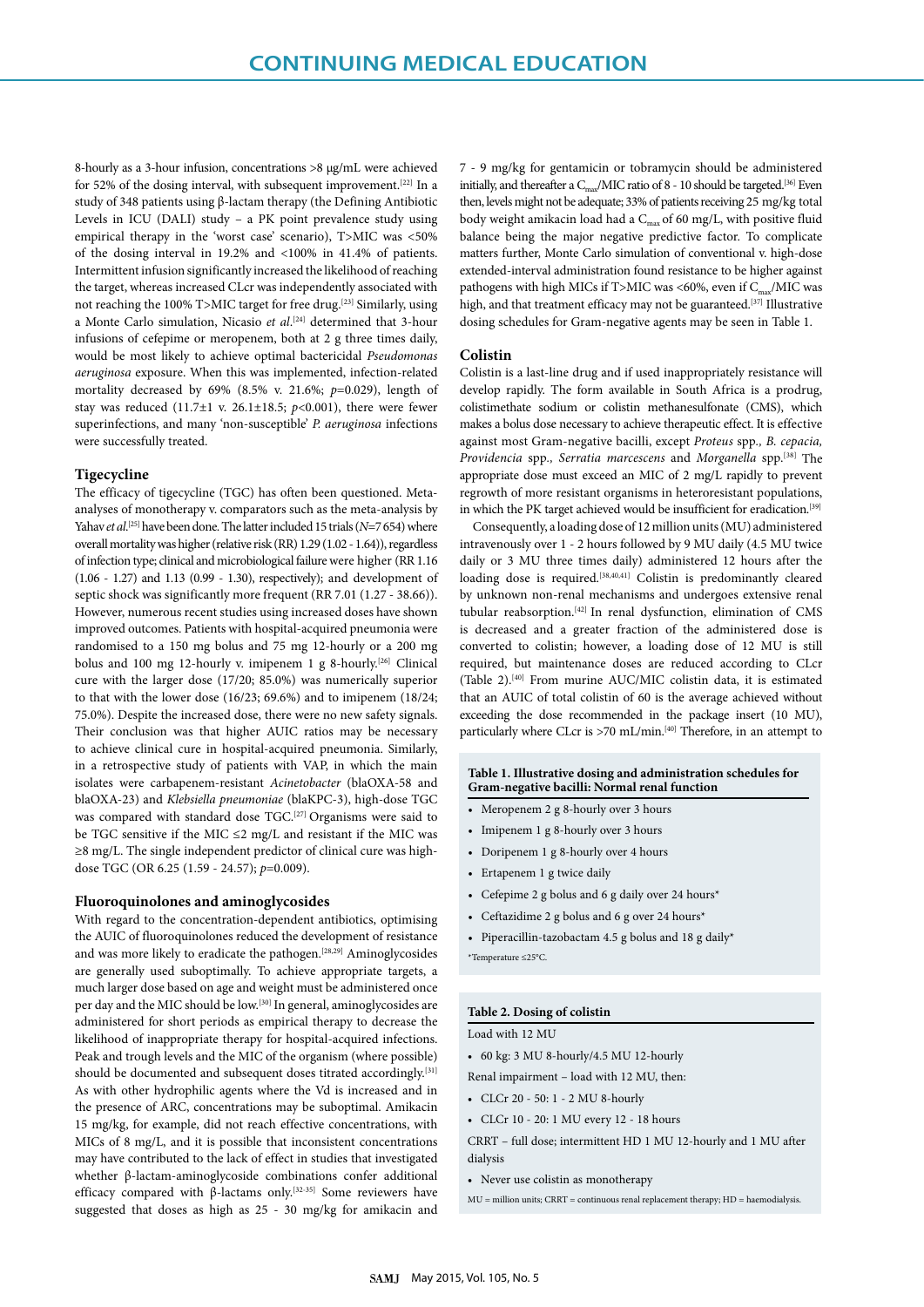reduce resistance, colistin is not administered as monotherapy and options include the carbapenems (provided the MIC is ≤32 mg/L (for carbapenem-resistant Enterobacteriaceae)), tigecycline (*Acinetobacter*), fluoroquinolones, rifampicin and others, even if the organism is resistant to these drugs.<sup>[43-45]</sup>

#### **The glycopeptides, vancomycin and teicoplanin**

These concepts regarding dosing are similar when using agents active against Gram-positive organisms. Vancomycin MICs have gradually been increasing, which appears to impact on outcome. In 158 patients with hospital-, ventilator- or healthcare-associated pneumonia caused by methicillin-resistant *Staphylococcus aureus*, 72.8% had vancomycin MIC ≥1.5 μg/mL. All-cause mortality at day 28 was 32.3%, but this increased as the MIC increased (*p*=0.001). Consequently, although controversial, it is recommended that other therapies be considered with MICs of 1 - 2 μg/mL.<sup>[46]</sup> Studies using higher troughs (15 - 20 mg/L), loading doses or continuous infusions differ with regard to improved clinical or microbiological outcome; however, it is hoped that higher dosing may delay resistance by not selecting those organisms with higher MICs.[47-50] In another study from the DALI group, 42 patients either received continuous infusions (CIs) (57%) or intermittent doses (43%) of vancomycin. The PK targets were a  $C_{\min} \ge 15$  mg/L or an AUIC >400 (assuming the MIC was 1 mg/L). The  $C_{\min}$  was highly variable and achieved in only 57% overall, and in 71% (CI) v. 39% (intermittent) (*p*=0.038). AUIC was achieved in 88% (CI) v. 50% (intermittent) (*p*=0.008). Whereas CI appeared to be superior, it was still not adequate in achieving targets, and multivariate analysis did not confirm CI as an independent predictor of either.[51]

Similarly, teicoplanin is unlikely to achieve therapeutic targets if administered in recommended doses as per the package insert. We performed a study in patients with normal renal function, in whom the standard dose of 400 mg twice daily  $\times$  1 day and 400 mg daily thereafter was compared with 400 mg twice daily.<sup>[52]</sup> With the latter, a  $C_{\text{min}}$  of 15 mg/L was achieved only on day 3, whereas with the former it was never achieved. In another study of 10 patients with chronic bone sepsis, 800 mg twice daily was administered for 48 hours and then 800 mg daily. Samples were taken 15 minutes pre-, and 30 and 120 minutes post-teicoplanin dose. The CL of the free fraction  $(f_f)$  was 33.5 L/hour (38.0 - 34.7) compared with the bound fraction 7.0 L/hour (6.8 - 9.8), and the major determinant of  $f_f$  was albumin with an OR of 0.120 (0.078 - 0.161; *p*<0.001), with a lesser effect of total dose. This emphasises that multiple factors impact on serum levels whether or not the patients are critically ill.[53]

#### **Linezolid**

Linezolid is a time-dependent antibiotic and efficacy improves as the T>MIC increases. However, it is probably only with CI that this can this be achieved when MICs are higher.<sup>[54]</sup> Boselli *et al*.<sup>[55]</sup> demonstrated that a loading dose followed by CI led to concentrations twice that of a linezolid MIC of 4 mg/L in serum and epithelial lining fluid for 100% of the time in critically ill patients with VAP. Why is this important? A recent prospective observational study of 30 critically ill patients showed that levels were frequently inadequate with standard dosing of 600 mg twice daily. The range of the  $AUC_{24}$  was 50.1 - 453.9 mg\*h/L (median 143.3) and that of  $C_{\text{min}}$  0.13 - 14.49 mg/L (median 2.06). Similarly  $AUC_{24}$  <200 mg\*h/L and  $C_{min}$  <2 mg/L, both of which represent inadequate levels, were observed for 63% and 50% of patients, respectively.[56] As the achievement of PK targets is essential, the dose and method of administration must be optimised, and it seems reasonable to utilise TDM where available; where not, CI might significantly improve AUIC.[57] This is not a review of TDM,

#### **Table 3. Illustrative dosing and administration schedules for Gram-positive organisms**

Normal renal function

- Teicoplanin: 800 mg twice daily  $\times$  2 days, then 400 mg twice daily
- Vancomycin: 1 2 g stat, then infuse 2 g daily (target a trough of 15 - 20 μg/mL)

Renal dysfunction

- Teicoplanin: 400 mg twice daily  $\times$  1, then daily
- Vancomycin 2 g stat maintain levels at 15 20 μg/mL

The following 3 drugs have the same dose, regardless of renal function

- Linezolid: day 1 bolus 300 mg, then infuse 900 mg over 24 h, thereafter infuse 600 mg 12-hourly
- Tigecycline: 100 mg stat, then 50 mg twice daily
- Rifampicin: 600 mg twice daily

but numerous other studies have proven its worth and it is probably the way of the future.<sup>[58]</sup> Illustrative dosing schedules for Grampositive agents may be seen in Table 3.

#### **Conclusion**

There is currently a crisis with regard to antibiotic resistance. Every day that we delay ensures that we are further from a solution. We have to use antibiotics in an appropriate manner, reduce inappropriate use by all possible means, and reduce the incidence of infection, particularly in hospital. We are at the end of the antibiotic era – perhaps we can make it last a few more years to allow the introduction of new agents, particularly β-lactam antibiotics combined with β-lactamase inhibitors, or until new strategies can be devised.

#### **References**

- 1. Drusano GL. Prevention of resistance: A goal for dose selection for antimicrobial agents. Clin Infect Dis 2003;36(Suppl 1):S42-S50.
- 2. Craig WA. Antimicrobial resistance issues of the future. Diagn Microbiol Infect Dis 1996;25(4):213-217. Roberts JA, Paul SK, Akova M, et al., DALI Study. DALI: Defining antibiotic levels in intensive care unit patients: Are current β-lactam antibiotic doses sufficient for critically ill patients? Clin Infect Dis
- 2014;58:1072-1083. [http://dx.doi.org/10.1093/cid/ciu027] 4. Baquero F, Negri MC, Morosini MI, Blázquez J. Antibiotic-selective environments. Clin Infect Dis
- 1998;27(Suppl 1):S5-S11. 5. Baquero F. Low-level antibacterial resistance: A gateway to clinical resistance. Drug Resist Updat 2001;4(2):93-105.
- 6. Oloffson S, Cars O. Optimizing drug exposure to minimize selection of antibiotic resistance. Clin Infect Dis 2007;45(Suppl):S129-S136.
- 7. Sanders CC, Sanders WE. Type I β-lactamases of gram-negative bacteria: Interactions with β-lactam antibiotics. J Infect Dis 1986;154:792-800.
- 8. Drusano GL. Antimicrobial pharmacodynamics: Critical interactions of 'bug and drug'. Nat Rev Microbiol 2004;2:289-300.
- 9. Udy AA, Roberts JA, Lipman J. Clinical implications of antibiotic pharmacokinetic principles in the
- critically ill. Intensive Care Med 2013;39:2070-2082. [http://dx.doi.org/10.1007/s00134-013-3088-4] 10. Ulldemolins M, Roberts JA, Rello J, et al. The effects of hypoalbuminaemia on optimizing antibiotic dosing in critically ill patients. Clin Pharmacokinet 2011;50:1-12. [http://dx.doi.org/10.2165/11539220- 000000000-00000]
- 11. Vincent JL, Russell JA, Jacob M, et al. Albumin administration in the acutely ill: What is new and where<br>next? Crit Care 2014;18:231. [http://dx.doi.org/10.186/cc13991]<br>12. Roberts JA, Pea F, Lipman J. The clinical rel
- 2013;52:1-8. [http://dx.doi.org/10.1007/s40262-012-0018-5]
- 13. Mimoz O, Rolland D, Adoun M, et al. Steady-state trough serum and epithelial lining fluid concentrations of teicoplanin 12 mg/kg per day in patients with ventilator-associated pneumonia. Intensive Care Med 2006;32:775-779.
- 14. Minville V, Asehnoune K, Ruiz S, et al. Increased creatinine clearance in polytrauma patients with normal serum creatinine: A retrospective observational study. Crit Care 2011;15:R49. [http://dx.doi. org/10.1186/cc10013]
- 15. Fuster-Lluch O, Gerónimo-Pardo M, Peyró-García R, Lizán-García M. Glomerular hyperfiltration and albuminuria in critically ill patients. Anaesth Intensive Care 2008;36(5):674-680.
- 16. Udy AA, Roberts JA, Shorr AF, Boots RJ, Lipman J. Augmented renal clearance in septic and traumatized patients with normal plasma creatinine concentrations: Identifying at-risk patients. Crit Care 2013;17(1):R35. [http://dx.doi.org/10.1186/cc12544]
- 17. Claus BO, Hoste EA, Colpaert K, Robays H, Decruyenaere J, De Waele JJ. Augmented renal clearance is a common finding with worse clinical outcome in critically ill patients receiving antimicrobial therapy. J Crit Care 2013;28(5):695-700. [http://dx.doi.org/10.1016/j.jcrc.2013.03.003]
- 18. Kollef MH, Chastre J, Clavel M, et al. A randomized trial of  $\overline{\gamma}$ -day doripenem versus 10-day imipelastatin for ventilator-associated pneumonia. Crit Care 2012;16(6):R218. [http://dx.doi.org/1 cilastatin for ventilator-associated pneumonia. Crit Care 2012;16(6):R218. [http://dx.doi.org/10.1186/ cc11862]